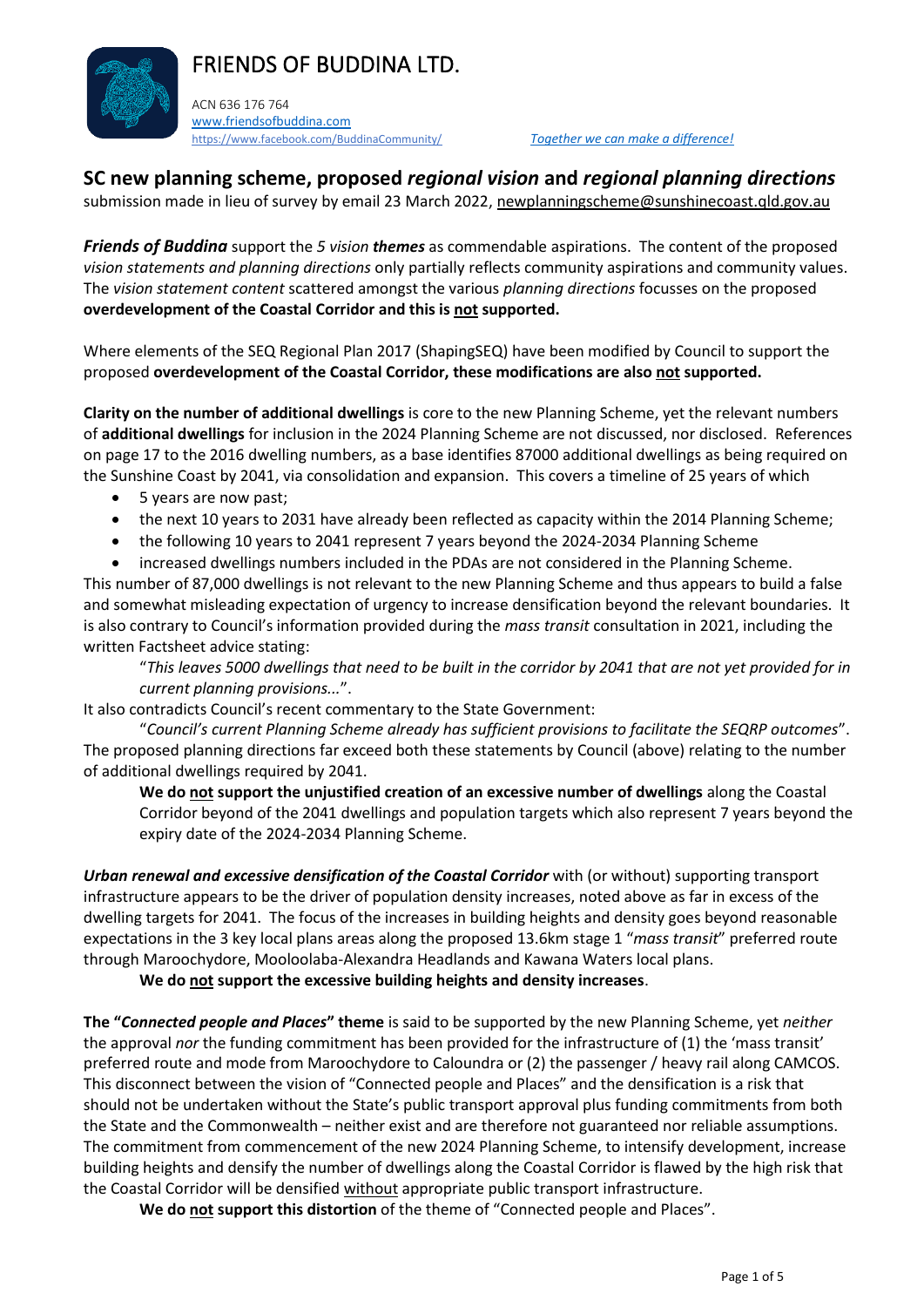# FRIENDS OF BUDDINA LTD.



ACN 636 176 764 [www.friendsofbuddina.com](http://www.friendsofbuddina.com/) <https://www.facebook.com/BuddinaCommunity/> *Together we can make a difference!* 

**Urban renewal and sustainable densification projects provide greater benefits to more communities** when activated around the **4** Major Activity Centres identified in the SEQ Regional Plan 2017 - Nambour, Kawana Town Centre at Birtinya, Caloundra and Beerwah. This excludes the 5th Major Activity Centre noted on the SEQ Regional Plan 2017 which is the PDA at Caloundra South. Although outside the Planning Scheme, the additional dwellings provided within the various PDA's such as Caloundra South, Maroochydore CBD and the new Airport PDA form part of the total additional dwellings identified within the SEQ Regional Plan 2017.

*Friends of Buddina* support sustainable projects that support more communities (not less), in particular where affordable housing options are viable.

In addition to Major Activity Centres, *District Activity Centres* also provide opportunities for some urban renewal and sustainable densification. Theses designated centres (*Strategic Framework Map 2 Economic Development Elements* updated Nov 2019 to reflect the SEQ Regional Plan 2017) identifies Coolum, Buderim, Mooloolaba, Kawana Shopping World, Palmview, Currimundi, Pelican Waters, Maleny which quietly achieve "**density and height creep"** through the addition of the new Low-Medium zoning which potentially pushes this Medium zoning to higher levels of 6 storeys and in some cases, that is double the current heights.

**We support the retention of existing building height limits measured in metres** within the Medium density residential zones and without 'default' height and density increases through zoning "creep".

**The SEQ Regional Plan 2017 does not identify Kawana Shoppingworld as a Major Activity Centre**; it is mapped as being located within the *Regional Economic Cluster* (REC) and provides "a range of higher order consumer functions, such as retail and commercial services" to support the Major Activity Centre located at Birtinya and labelled as The Kawana Town Centre.

Council has not openly stated its intention to rezone Kawana Shoppingworld and surrounds from a District Centre to a Major Centre. This is reflected in the size of a "dot" on the map and a tiny footnote on page 22 that "Kawana refers to the Kawana Major Centre, comprising the Kawana Town Centre at Birtinya and Kawana Shoppingworld and immediately surrounding commercial land". The majority of the community will have no idea what this means. This is a significant variation from the SEQ Regional Plan 2017 and goes against what the State Government has signed off on.

Such a change should have been disclosed in both the Regional Plan and the Kawana Waters Local Plan. The outcome would result in Kawana Waters being the only LPA to have 2 Major Centres whilst others have either 1 or none. Taller buildings are likely the only driver for this "somewhat secret" rezoning and it's the lack of disclosure and transparency that raises concerns within the community.

**We do not support this variation** from the SEQ Regional Plan 2017; nor the lack of disclosure. **We do not support the rezoning** of the area designated as 'Kawana Shoppingworld and surrounds' to a major centre for "taller buildings" which accompany that zoning in excess of the current 21m height.

*A strong and creative community of communities* is what we already value. This selection of planning directions are generally supported and, in particular, ensuring that development does not exceed the set height limits. Council may be challenged to achieve other outcomes within this same set of planning directions, such as "*deep planted landscapes and streetscapes being incorporated within the public and private realm*". To achieve these desirable improvements, a strong position would need to be established for multiple criteria together with a different approach by Council and Developers to provide benefits for existing residents and opportunities for sustainable growth, rather than the current blanket approach of overdevelopment.

**We support** a strong position on building height limits plus additional approval criteria along with changes in approach to achieve the "greenspace" outcomes, ensuring that provision of open space and community facilities and development does not encroach on existing parks and reserves. **We support maintenance of the ratio for "parks and reserves" to dwellings** to be within walking distance of all new and infill development and located within the local plan area.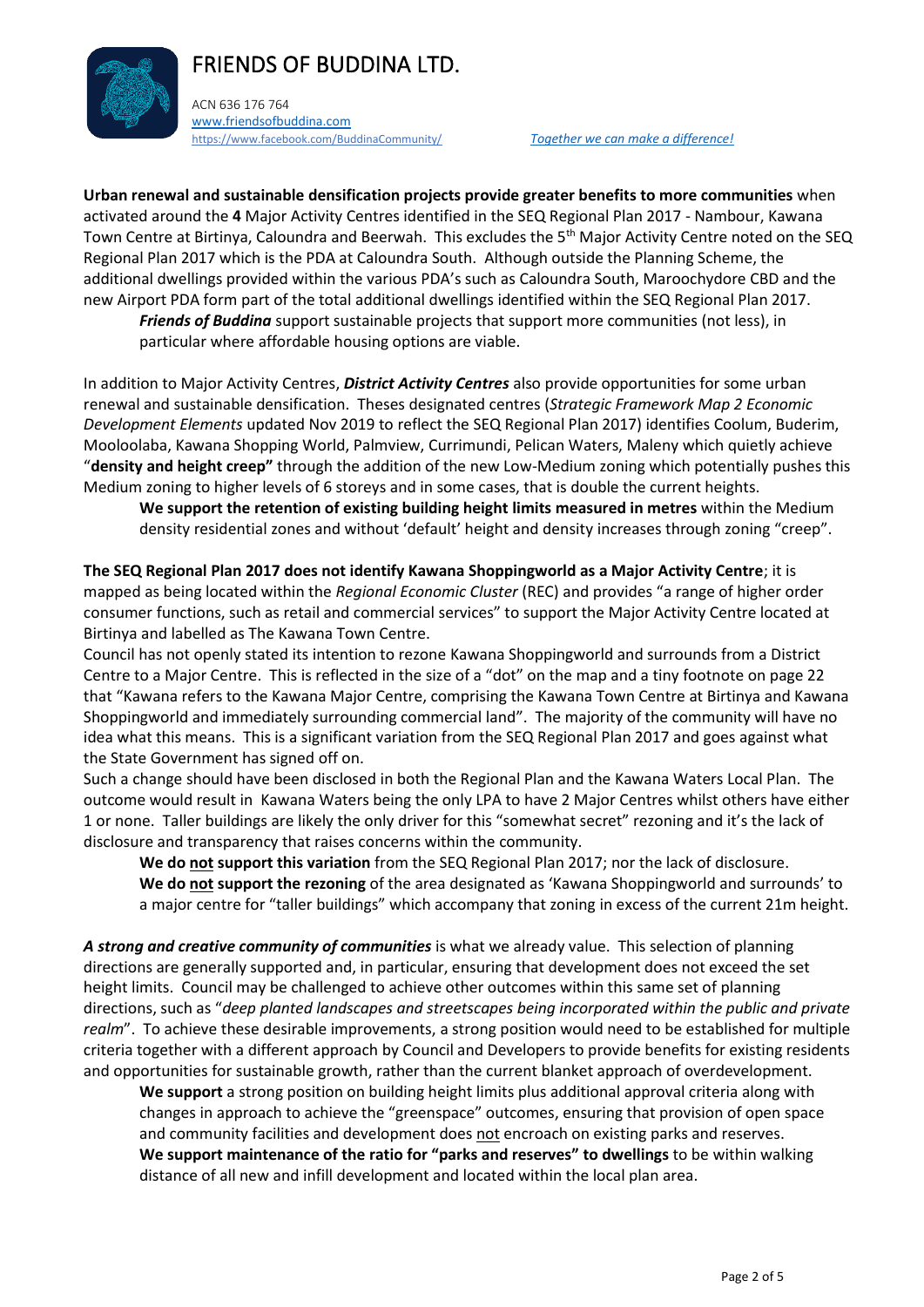# FRIENDS OF BUDDINA LTD.

ACN 636 176 764 [www.friendsofbuddina.com](http://www.friendsofbuddina.com/) <https://www.facebook.com/BuddinaCommunity/> *Together we can make a difference!* 

c.

Maroochydore

 $K<sub>18</sub>$ 

Caloundra

(Sunshine Coast CBD)



**Northern** 

**Gateway REC** 

**Sippy Downs** 

 $M_{30}$ 

 $K<sub>24</sub>$ 

 $M<sub>32</sub>$ 

Kawana

Caloundra South

 $M<sub>37</sub>$ 

**Nambour** 

**Co** International airport Knowledge and technology precinct Major enterprise and industrial area Regional activity centres network Principal Major **Regional Economic Cluster** (REC) **Agricultural land Rural activities** State forest Regional land use category Urban Footprint **Rural Living Area** Kawana REC

> Spatial representations of the RECs are conceptual only, these areas are subject to more refine planning. Agricultural land includes Important Agricultural<br>Areas and A and B dass agricultural land. Rural activities include grazing, pasture and intensive animal production areas.<br>This map is not intended for reference to specific parcels of land and is to be treated as indicative only. The map should also be used in conjunction with the<br>copyright information on the inside cover of the

publication.

### **South East Queensland Regional Plan 2017 (ShapingSEQ)** Extract page 123 **Outcomes for Prosper and Regional Economic Clusters (RECs)**

### **Kawana**

**Beerwah** 

This emerging **REC** supports priority sectors of health and professional services. Establishment of the core precinct of the Kawana activity centre will provide a range of higher order consumer functions, such as retail and commercial services.

Delivering the passenger transport corridor and Kawana town centre will accelerate economic activity in this cluster.

**Note:** The Major Centre at Kawana is mapped as the **Kawana Town Centre located at Birtinya** and the Regional Economic Cluster (REC) supports the Major Centre. Kawana Shoppingworld is within the REC, but is NOT a Major Centre.

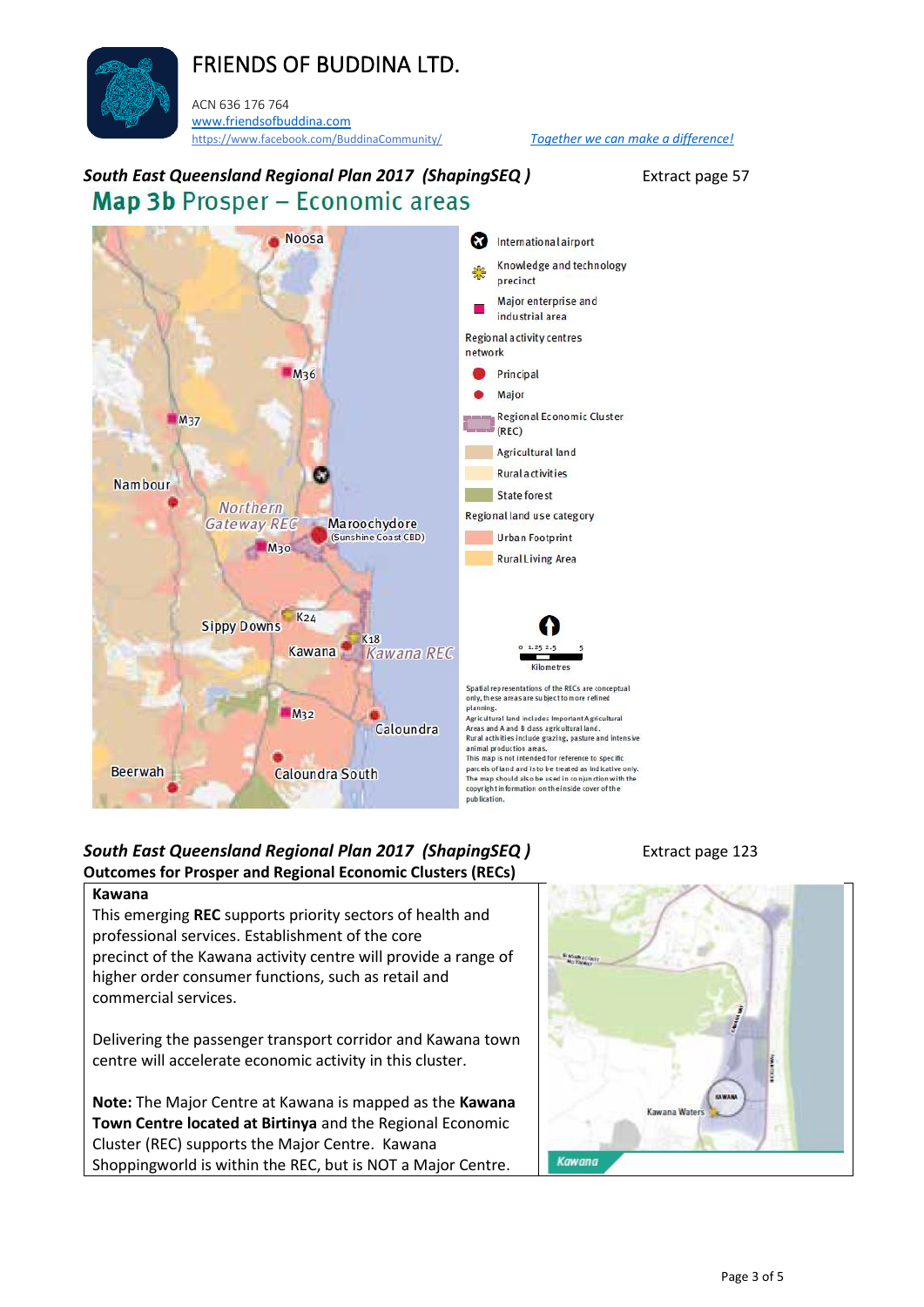

ACN 636 176 764 [www.friendsofbuddina.com](http://www.friendsofbuddina.com/) <https://www.facebook.com/BuddinaCommunity/> *Together we can make a difference!* 

### *[Planning for Growth to 2041 Concept Plan](https://d1j8a4bqwzee3.cloudfront.net/~/media/Corporate/Migrated/Files/Uploads/addfiles/documents/planning/seqrp/conceptplan.pdf?la=en)* ex SCRC website